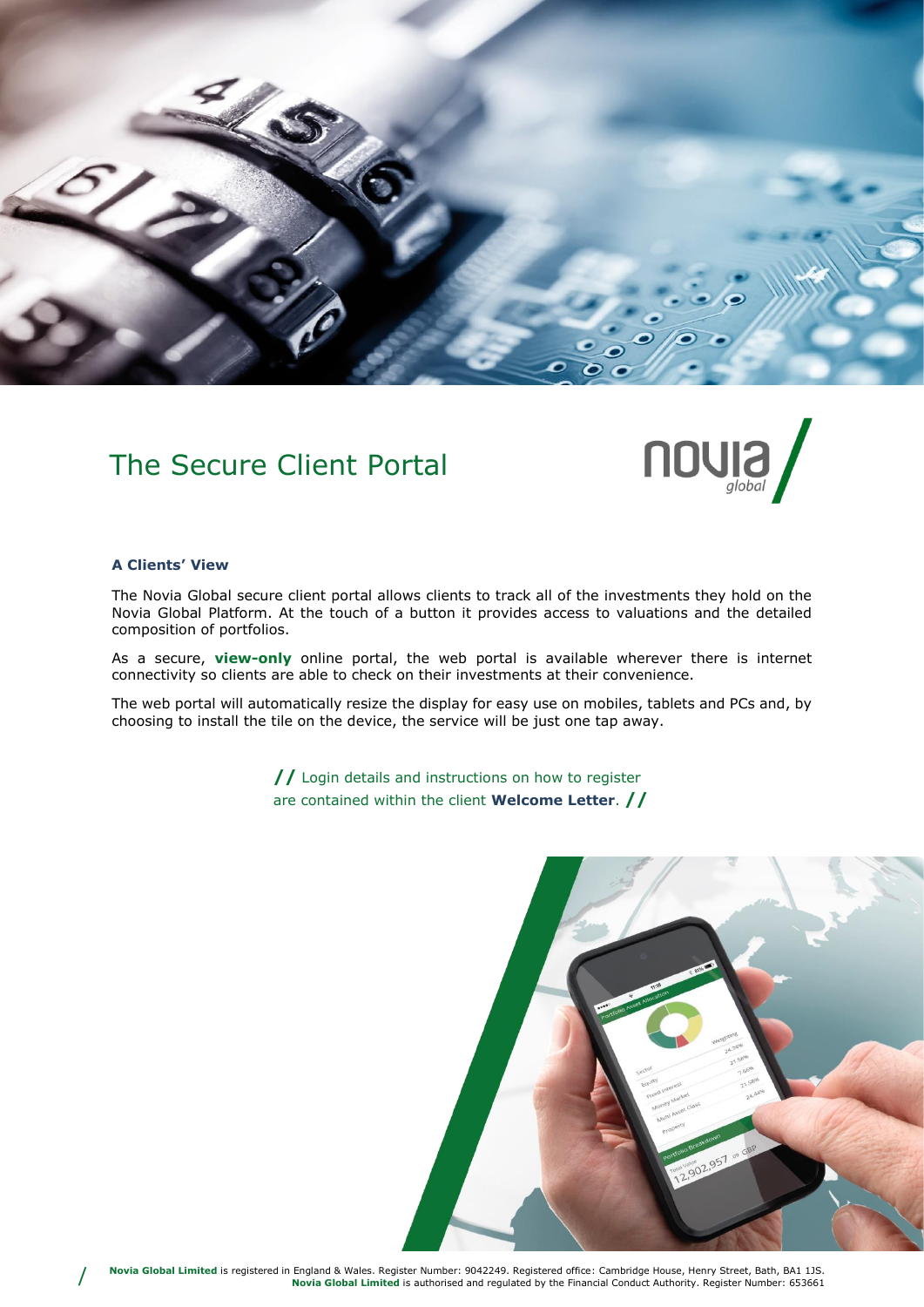

# **What can you view?**

Upon logging in, clients will see a dashboard view on their home screen. It will show the total amount they hold on the Novia Global Platform, the value of funds by Product, and the overall asset allocation by sector.

| Home<br><b>A</b> Home > Client Details | <b>Research Hub</b>                           | <b>Reports</b> | <b>Documents</b> | <b>Secure Mail</b> |                      | <b>Individual &amp;</b><br>consolidated<br>account |               |
|----------------------------------------|-----------------------------------------------|----------------|------------------|--------------------|----------------------|----------------------------------------------------|---------------|
| Portfolio Value                        |                                               |                |                  |                    |                      | values                                             |               |
| 4,418,999.03 (EUR)                     |                                               |                |                  |                    |                      |                                                    |               |
| Portfolio Breakdown                    |                                               |                |                  |                    |                      |                                                    |               |
|                                        | Global Investment Account: 4,418,999.03 (EUR) |                |                  |                    |                      |                                                    |               |
| <b>Product Name</b>                    |                                               |                |                  |                    | <b>Product Value</b> | <b>Reporting Value (EUR)</b>                       |               |
|                                        |                                               |                |                  |                    | 4.999,998.91         | 4,418,999.03                                       | View          |
|                                        | <b>Portfolio Asset Allocation</b>             |                |                  |                    |                      |                                                    |               |
|                                        |                                               |                |                  | Sector             |                      |                                                    | Weighting (%) |
|                                        |                                               |                |                  | Equity             |                      |                                                    | 33.31         |
|                                        |                                               |                |                  | Multi Asset Class  |                      |                                                    | 22.51         |
|                                        |                                               |                |                  | Cash Facility      |                      |                                                    | 10.01         |
|                                        |                                               |                |                  | Absolute Return    |                      |                                                    | 9             |
|                                        |                                               |                |                  | Money Market       |                      |                                                    | 8.99          |
|                                        |                                               |                |                  | Property           |                      |                                                    | 8.99          |

### Selecting a **Product** will reveal the investment funds it contains, the proportion of the sectors represented and their values.

**Fixed Interest** 

7.19

#### A Home > Global Investment Account (USD) - 701849 - John's Retirement Fund

Assets

/

|                                        |                 |                |            |              | <b>Analyse Account</b>       |
|----------------------------------------|-----------------|----------------|------------|--------------|------------------------------|
| <b>Asset Name</b>                      |                 | <b>Units</b>   | Price      | Value (USD)  | <b>Reporting Value (EUR)</b> |
| Cash                                   |                 | 500,019.560000 | 1.0000     | 500,019.56   | 441,917.29                   |
| Aberdeen Gbl Asian Smaller Cos I2 USD  |                 | 11.944.260000  | 45.2100    | 539,999.99   | 477,251.99                   |
| AQR Managed Futures UCITS A USD        |                 | 11,991,050000  | 93,8200    | 1,125,000.31 | 994,275.27                   |
| AXA WALLIED de US Crd Shrt Dur Cap USD |                 | 3.310.340000   | 108,7500   | 359,999.48   | 318,167.54                   |
|                                        | Ea Inc D2RF USD | 62.111.800000  | 14,4900    | 899,999.98   | 795,419.98                   |
| <b>Detailed</b>                        | n               | 17,899.761000  | 12.5700    | 225,000.00   | 198,855.00                   |
| <b>Breakdown</b>                       | Hdg             | 414.528000     | 1,085.5700 | 449,999.16   | 397,709.26                   |
| of current                             | <b>JSD</b>      | 40,577.096000  | 11.0900    | 449,999.99   | 397,709.99                   |
| holdings                               | <b>ETF USD</b>  | 18,057.000000  | 24.9200    | 449,980.44   | 397,692.71                   |
|                                        |                 |                |            |              |                              |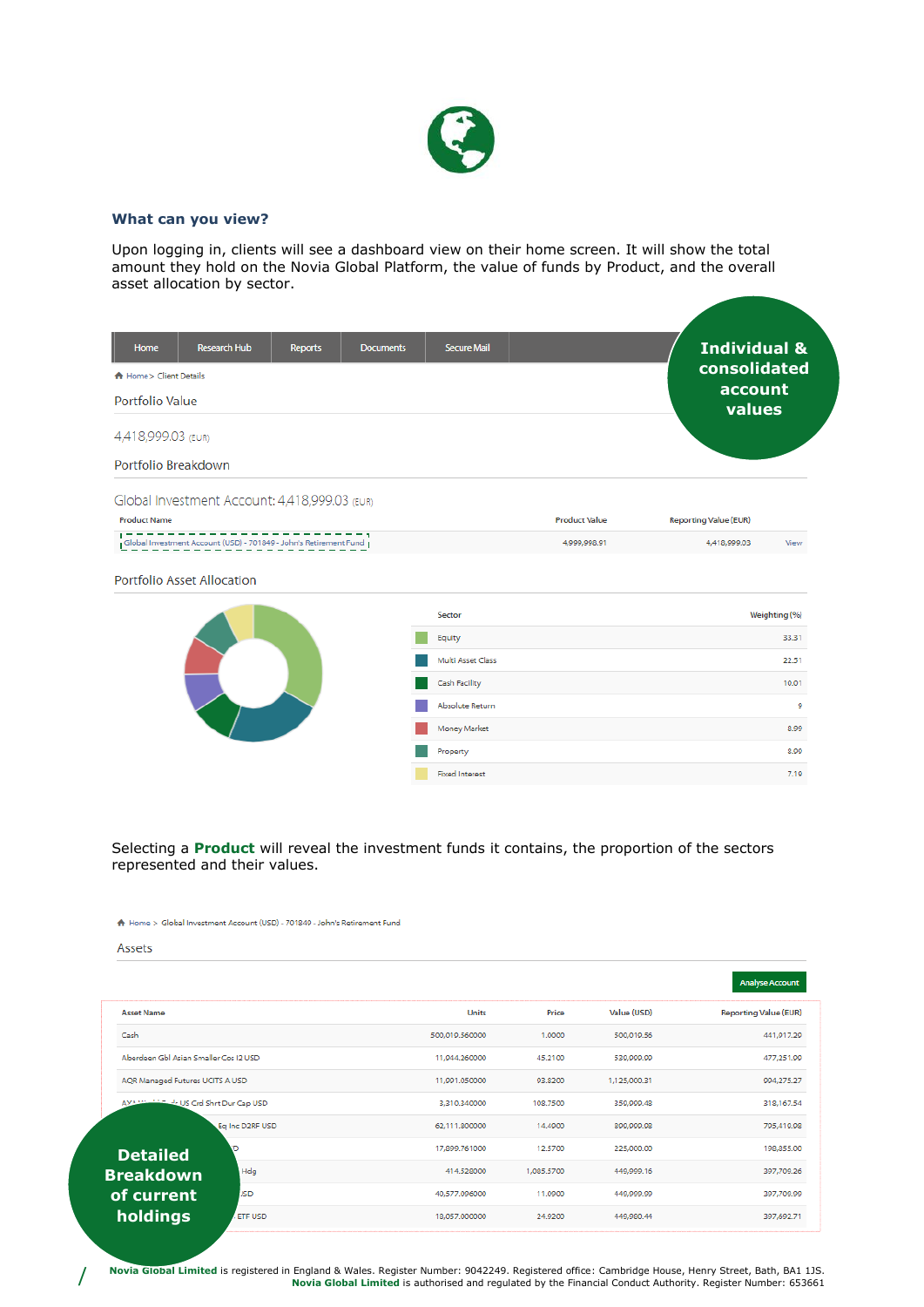

A fully transparent **Transaction History** is available and includes a full list of all money movements, including charges for any selected period of time.

| <b>Transaction History</b> | ← Home > Global Investment Account (USD) - 701849 - John's Retirement Fund > Transactions |                                         |                                |
|----------------------------|-------------------------------------------------------------------------------------------|-----------------------------------------|--------------------------------|
| <b>Start Date</b>          | 鱛<br><b>End Date</b>                                                                      | 飴<br><b>Apply</b>                       | <b>Full and</b><br>transparent |
| Date                       | <b>Transaction Type</b>                                                                   | <b>Asset Name</b>                       | account                        |
| 20/11/2018                 | <b>Acquisition of Asset</b>                                                               | iShares Dev Mkts Prop Yld UCITS ETF USD | statement                      |
| 20/11/2018                 | <b>Funding of Purchase</b>                                                                | Cash Facility (USD)                     | 0.44                           |
| 20/11/2018                 | <b>Acquisition of Asset</b>                                                               | AXA World Fnds US Crd Shrt Dur Cap USD  | 360,000.00                     |
| 20/11/2018                 | Pending Orders Out                                                                        | AXA World Fnds US Crd Shrt Dur Cap USD  | $-360,000,00$                  |
| 20/11/2018                 | Acquisition of Asset                                                                      | AQR Managed Futures UCITS A USD         | 1,125,000.00                   |
| 20/11/2018                 | Pending Orders Out                                                                        | AQR Managed Futures UCITS A USD         | $-1,125,000.00$                |
| 20/11/2018                 | <b>Acquisition of Asset</b>                                                               | Brown Advisory US Flex Eq B USD         | 225,000.00                     |

Clients can access a library of important documents about their use of the Service alongside any adviser produced valuation reports. These are all available to view online or download as PDF's.

| <b>Client Documents</b> |                         |                    |                            |      |
|-------------------------|-------------------------|--------------------|----------------------------|------|
| <b>Document Types</b>   | <b>Client Documents</b> |                    |                            |      |
| Date                    | Client Id               | <b>Client Name</b> | <b>Document Type</b>       |      |
| 20/11/2018              | 303785                  | Example, John      | Payment Instructions       | View |
| 20/11/2018              | 303785                  | Example, John      | Charges Schedule           | View |
| 20/11/2018              | 303785                  | Example, John      | <b>Application Summary</b> | View |
| 20/11/2018              | 303785                  | Example, John      | Welcome Letter             | View |

Clients can also view the same level of detailed portfolio information on any other account that they are associated to (eg their spouse, or a trust). This also includes the functionality to select the appropriate reporting currency.

| A Home > Associated Clients |                              |                              |                                     |                                                       |
|-----------------------------|------------------------------|------------------------------|-------------------------------------|-------------------------------------------------------|
| <b>Associated Clients</b>   |                              |                              |                                     |                                                       |
| <b>Associated Clients</b>   | Peter Piper Trust - 303564 X | Polly Piper Trust - 303568 X | <b>Reporting</b><br><b>Currency</b> | $\mathbf{r}$<br><b>USD - United States of America</b> |
| <b>Portfolio Value</b>      |                              |                              |                                     |                                                       |
| 212,765.28 (USD)            |                              |                              |                                     |                                                       |
| <b>Clients Breakdown</b>    |                              |                              |                                     | <b>Secure</b>                                         |
| ClientId                    | <b>Client Name</b>           |                              | Po                                  | access to all<br>accounts via                         |
| 303564                      | <b>Peter Piper Trust</b>     |                              |                                     | a single                                              |
| 303568                      | <b>Polly Piper Trust</b>     |                              |                                     | login                                                 |

/

A Home > Documents